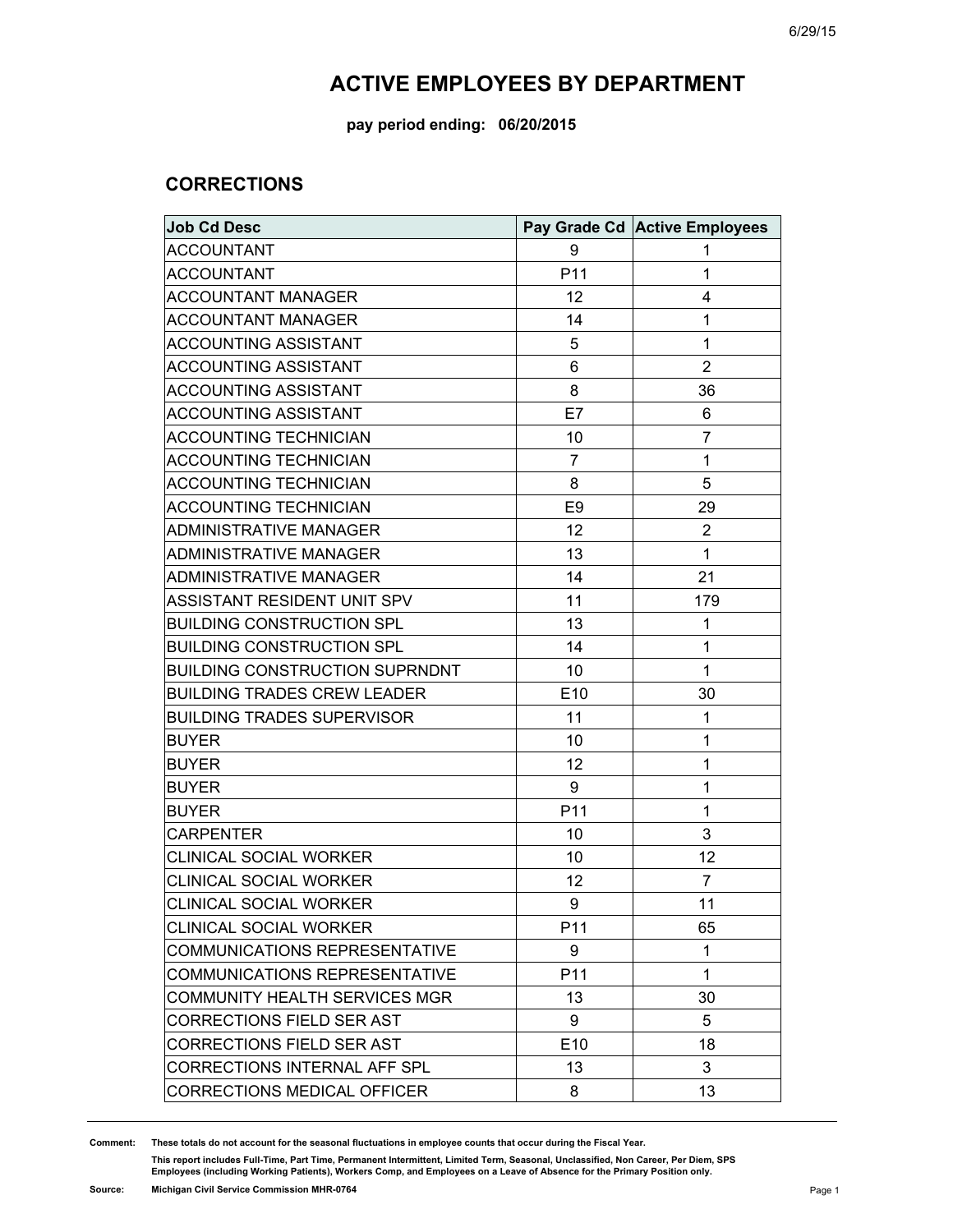**pay period ending: 06/20/2015**

#### **CORRECTIONS**

| <b>Job Cd Desc</b>                  |                 | Pay Grade Cd Active Employees |
|-------------------------------------|-----------------|-------------------------------|
| <b>CORRECTIONS MEDICAL OFFICER</b>  | E <sub>9</sub>  | 197                           |
| CORRECTIONS MEDICAL UNIT OFR        | E <sub>10</sub> | $\overline{7}$                |
| <b>CORRECTIONS OFFICER</b>          | 8               | 679                           |
| <b>CORRECTIONS OFFICER</b>          | E <sub>9</sub>  | 5,289                         |
| CORRECTIONS OFFICER NON-CAREER      | N               | 23                            |
| <b>CORRECTIONS PROGRAM CDR</b>      | 10              | 12                            |
| CORRECTIONS PROGRAM CDR             | 11              | 1                             |
| <b>CORRECTIONS PROGRAM CDR</b>      | 12              | 89                            |
| CORRECTIONS PROGRAM CDR             | 9               | 40                            |
| <b>CORRECTIONS PROGRAM CDR</b>      | P11             | 72                            |
| CORRECTIONS PROGRAM MGR-FZN         | 13              | 4                             |
| <b>CORRECTIONS RESIDENT REP</b>     | E <sub>10</sub> | 50                            |
| CORRECTIONS SECURITY INSPECTOR      | 13              | 61                            |
| <b>CORRECTIONS SECURITY REP</b>     | E10             | 27                            |
| CORRECTIONS SHIFT SUPERVISOR        | 11              | 436                           |
| <b>CORRECTIONS SHIFT SUPERVISOR</b> | 12              | 180                           |
| CORRECTIONS SHIFT SUPERVISOR        | 13              | 79                            |
| <b>CORRECTIONS TRA OFR</b>          | E <sub>10</sub> | 159                           |
| CORR INTRNL AFFRS OFFICER           | 13              | 1                             |
| <b>DENTAL AIDE</b>                  | E <sub>8</sub>  | 39                            |
| <b>DENTAL HYGIENIST</b>             | E11             | 27                            |
| DENTAL LABORATORY TECHNICIAN        | 12              | $\mathbf{1}$                  |
| <b>DENTIST</b>                      | 16              | 24                            |
| <b>DENTIST FEES</b>                 | A               | 12                            |
| <b>DENTIST MANAGER</b>              | 17              | $\overline{2}$                |
| DEPARTMENTAL ANALYST                | 10              | 4                             |
| DEPARTMENTAL ANALYST                | 12              | 45                            |
| DEPARTMENTAL ANALYST                | 9               | 14                            |
| DEPARTMENTAL ANALYST                | P <sub>11</sub> | 34                            |
| <b>DEPARTMENTAL MANAGER</b>         | 12              | 5                             |
| DEPARTMENTAL MANAGER                | 13              | 3                             |
| DEPARTMENTAL MANAGER                | 14              | 9                             |
| DEPARTMENTAL SPECIALIST             | 13              | 62                            |
| DEPARTMENTAL SPECIALIST             | 14              | 12                            |
| DEPARTMENTAL SUPERVISOR             | 12              | 33                            |
| DEPARTMENTAL TECHNICIAN             | 10              | 16                            |
| DEPARTMENTAL TECHNICIAN             | 7               | 20                            |
| DEPARTMENTAL TECHNICIAN             | 8               | 8                             |
| DEPARTMENTAL TECHNICIAN             | 9               | 1                             |

**Comment: These totals do not account for the seasonal fluctuations in employee counts that occur during the Fiscal Year.**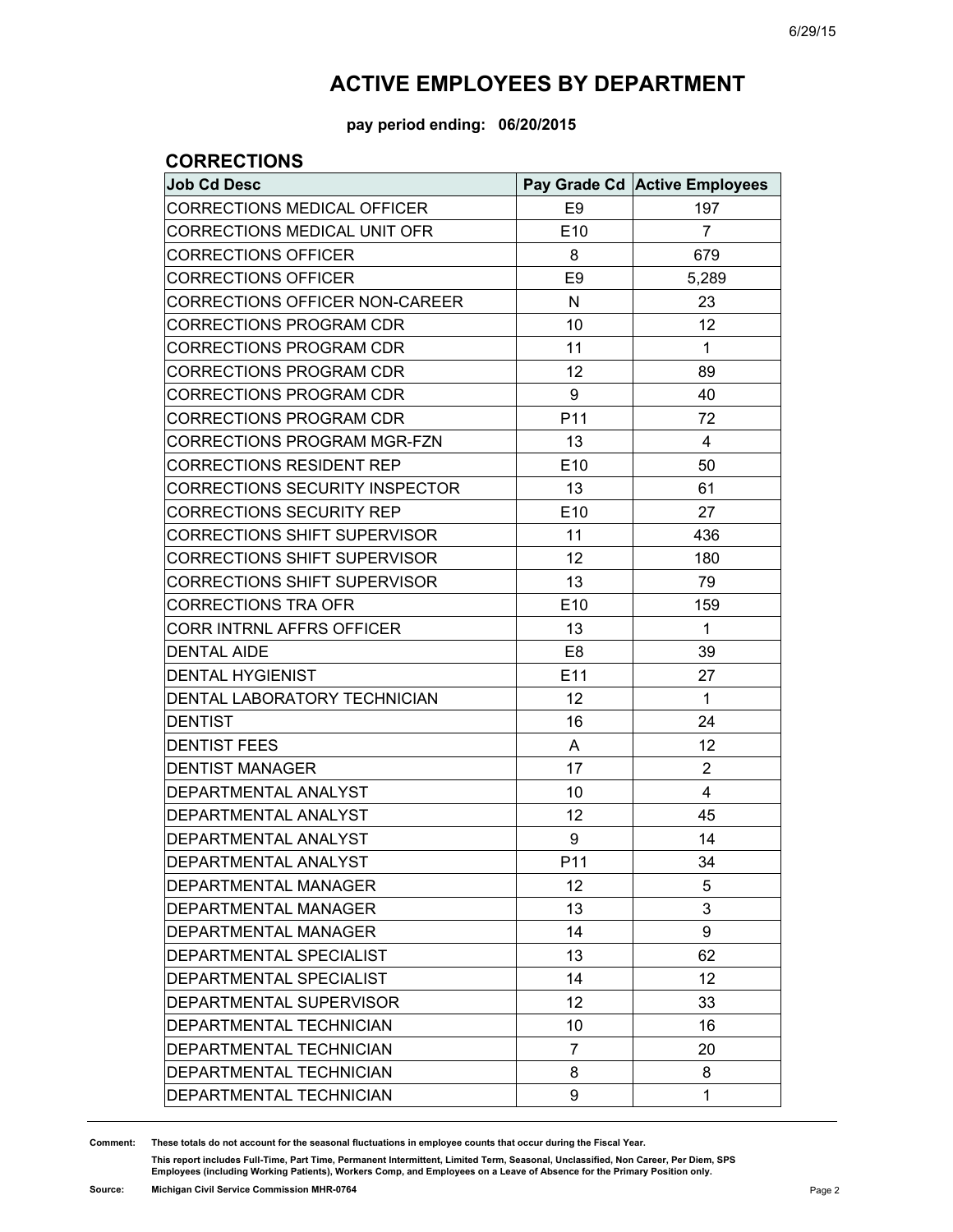**pay period ending: 06/20/2015**

#### **CORRECTIONS**

| <b>Job Cd Desc</b>                |                 | Pay Grade Cd Active Employees |
|-----------------------------------|-----------------|-------------------------------|
| DEPARTMENTAL TECHNICIAN           | E <sub>9</sub>  | 137                           |
| DEVELOPMENTAL DIS PRG             | P11             | 4                             |
| <b>DIETITIAN NUTRITIONIST</b>     | 12              | 1                             |
| <b>DIETITIAN NUTRITIONIST</b>     | P <sub>11</sub> | 6                             |
| <b>DIVISION ADMINISTRATOR</b>     | 17              | 8                             |
| <b>DOMESTIC SERVICES AIDE</b>     | E <sub>6</sub>  | 4                             |
| <b>DRAFTING TECHNICIAN</b>        | E10             | 1                             |
| <b>ELECTRICIAN LICENSED</b>       | 10              | 33                            |
| ELECTRICIAN-MASTER LICENSED       | 11              | 9                             |
| <b>EMPLOYMENT COUNSELOR</b>       | 10              | 4                             |
| <b>EMPLOYMENT COUNSELOR</b>       | 9               | 12                            |
| <b>EMPLOYMENT COUNSELOR</b>       | P11             | 6                             |
| <b>ENVIRONMENTAL ENGINEER SPL</b> | 13              | 1                             |
| ENVIRONMENTAL SANITARIAN SPL      | 13              | 1                             |
| <b>EQUIPMENT OPERATOR</b>         | 9               | 13                            |
| <b>EQUIPMENT TECHNICIAN</b>       | 11              | 9                             |
| <b>EQUIPMENT TECHNICIAN</b>       | 9               | 1                             |
| <b>EXECUTIVE SECRETARY</b>        | E10             | 36                            |
| <b>FINANCIAL ANALYST</b>          | 10              | 1                             |
| <b>FINANCIAL ANALYST</b>          | 12              | $\overline{2}$                |
| <b>FINANCIAL ANALYST</b>          | P <sub>11</sub> | 4                             |
| <b>FINANCIAL MANAGER</b>          | 12              | 1                             |
| <b>FINANCIAL SPECIALIST</b>       | 13              | 4                             |
| FINGERPRINT TECHNICIAN            | 10              | 1                             |
| <b>FINGERPRINT TECHNICIAN</b>     | 7               | 1                             |
| FIRE SAFETY INSPECTOR             | 11              | $\overline{7}$                |
| <b>FIRE SAFETY INSPECTOR</b>      | E10             | 1                             |
| FIRE SAFETY SUPERVISOR            | 12              | $\overline{2}$                |
| GENERAL OFFICE ASSISTANT          | 5               | $\overline{7}$                |
| <b>GENERAL OFFICE ASSISTANT</b>   | 6               | 10                            |
| <b>GENERAL OFFICE ASSISTANT</b>   | 8               | 11                            |
| <b>GENERAL OFFICE ASSISTANT</b>   | E7              | 111                           |
| <b>GROUNDSKEEPER</b>              | E8              | 3                             |
| HUMAN RESOURCES ANALYST           | 9               | 1                             |
| <b>HUMAN RESOURCES ANALYST</b>    | P <sub>11</sub> | 1                             |
| <b>HUMAN RESOURCES DEVELOPER</b>  | 10              | $\overline{2}$                |
| <b>HUMAN RESOURCES DEVELOPER</b>  | 11              | 1                             |
| <b>HUMAN RESOURCES DEVELOPER</b>  | 12              | 22                            |
| <b>HUMAN RESOURCES DEVELOPER</b>  | 9               | 8                             |

**Comment: These totals do not account for the seasonal fluctuations in employee counts that occur during the Fiscal Year.**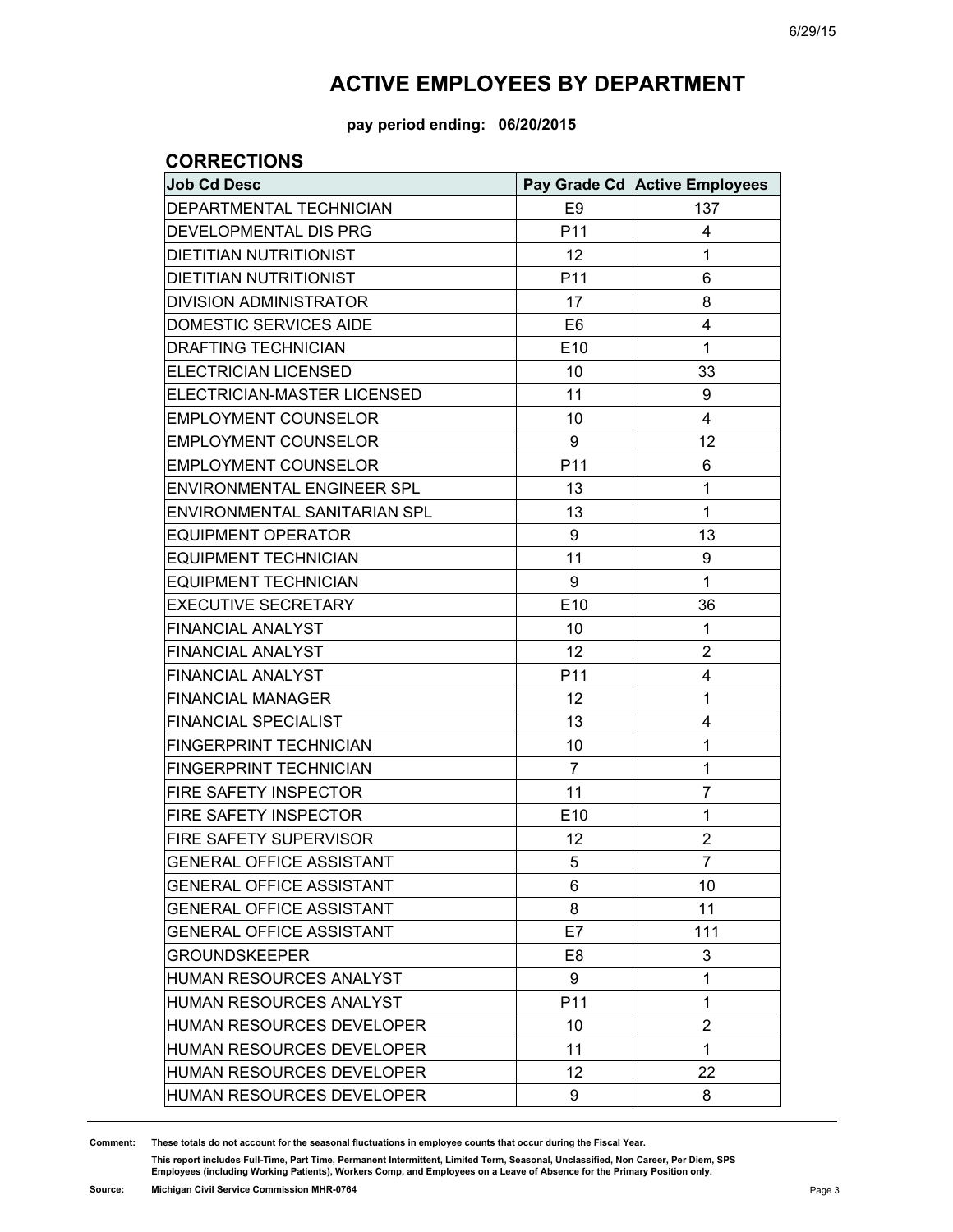**pay period ending: 06/20/2015**

#### **CORRECTIONS**

| <b>Job Cd Desc</b>                  |                 | Pay Grade Cd Active Employees |
|-------------------------------------|-----------------|-------------------------------|
| HUMAN RESOURCES DEVELOPER           | P <sub>11</sub> | 2                             |
| HUMAN RESOURCES DEV SPL             | 13              | 10                            |
| <b>HUMAN RESOURCES SPECIALIST</b>   | 13              | 3                             |
| <b>INDUSTRIES PRODUCTION LEADER</b> | 8               | $\overline{2}$                |
| <b>INDUSTRIES PRODUCTION LEADER</b> | 9               | $\overline{2}$                |
| <b>INDUSTRIES PRODUCTION LEADER</b> | E <sub>10</sub> | 20                            |
| <b>INDUSTRIES SUPERVISOR</b>        | 12              | 4                             |
| <b>INDUSTRIES SUPERVISOR</b>        | 13              | 4                             |
| <b>INFORMATION TEC PRG ALT</b>      | P11             | $\mathbf 1$                   |
| <b>INSTITUTION CHAPLAIN</b>         | 11              | 1                             |
| <b>INSTITUTION CHAPLAIN</b>         | 12              | 22                            |
| <b>INSTITUTION CHAPLAIN</b>         | 9               | 3                             |
| <b>INSTITUTION CHAPLAIN</b>         | P11             | 1                             |
| <b>JANITOR</b>                      | 6               | 4                             |
| <b>LABORATORY ASSISTANT</b>         | 9               | $\overline{2}$                |
| <b>LABORER</b>                      | 5               | 4                             |
| <b>LIBRARIAN</b>                    | 12              | 22                            |
| <b>LIBRARIAN</b>                    | 9               | $\overline{2}$                |
| <b>LIBRARIAN</b>                    | P11             | 1                             |
| <b>LIBRARIAN MANAGER</b>            | 12              | $\overline{2}$                |
| <b>LIBRARY ASSISTANT</b>            | 5               | $\overline{2}$                |
| <b>LIBRARY ASSISTANT</b>            | 6               | $\overline{2}$                |
| <b>LIBRARY ASSISTANT</b>            | 8               | 1                             |
| <b>LIBRARY ASSISTANT</b>            | E7              | $\overline{2}$                |
| <b>LIBRARY TECHNICIAN</b>           | 11              | 7                             |
| <b>LIBRARY TECHNICIAN</b>           | 8               | $\overline{2}$                |
| <b>LIBRARY TECHNICIAN</b>           | 9               | 1                             |
| <b>LIBRARY TECHNICIAN</b>           | E10             | 11                            |
| <b>LOCKSMITH</b>                    | 10              | $\mathbf{1}$                  |
| <b>MAINTENANCE MECHANIC</b>         | 10              | 186                           |
| <b>MAINTENANCE MECHANIC</b>         | 8               | 6                             |
| MAINTENANCE MECHANIC                | E <sub>9</sub>  | 7                             |
| MAINTENANCE MECHANIC SUPERVISO      | 11              | 3                             |
| MEDICAL RECORD EXA                  | 11              | $\overline{2}$                |
| <b>MEDICAL RECORD EXA</b>           | 12              | 4                             |
| MEDICAL RECORD EXA                  | 13              | $\mathbf{1}$                  |
| <b>MEDICAL RECORD EXAMINER</b>      | 8               | 3                             |
| MEDICAL RECORD EXAMINER             | 9               | $\overline{2}$                |
| MEDICAL RECORD EXAMINER             | E10             | 24                            |

**Comment: These totals do not account for the seasonal fluctuations in employee counts that occur during the Fiscal Year.**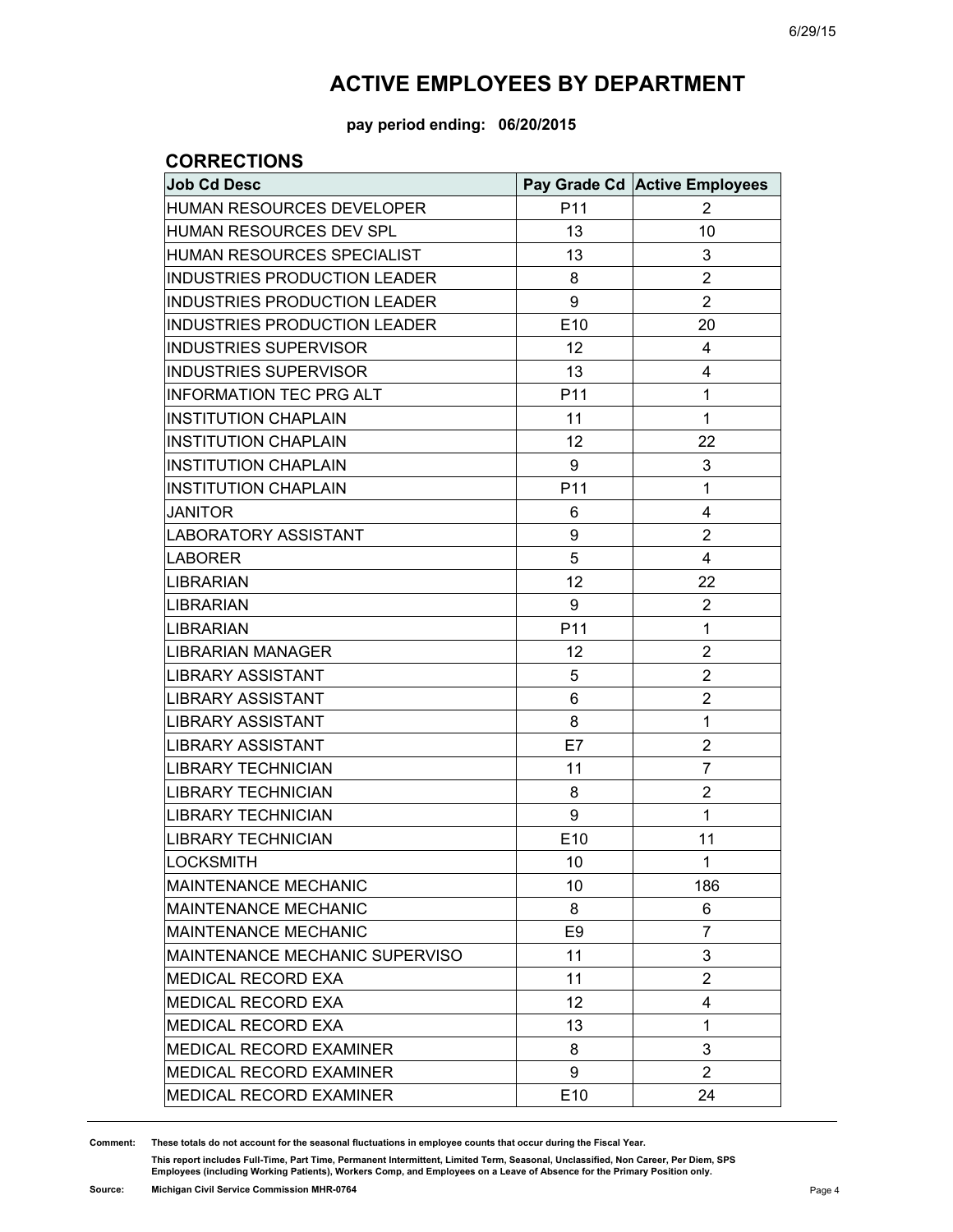**pay period ending: 06/20/2015**

#### **CORRECTIONS**

| <b>Job Cd Desc</b>                 |                 | Pay Grade Cd Active Employees |
|------------------------------------|-----------------|-------------------------------|
| MEDICAL TECHNICIAN SUPERVISOR      | 12              | 1                             |
| <b>MENTAL HEALTH SOCIAL WORKER</b> | 10              | 2                             |
| MENTAL HEALTH SOCIAL WORKER        | 9               | 1                             |
| MENTAL HEALTH SOCIAL WORKER        | P11             | $\overline{2}$                |
| <b>MUSIC THERAPIST</b>             | 9               | 1                             |
| <b>MUSIC THERAPIST</b>             | P11             | $\mathbf{1}$                  |
| OCCUPATIONAL THERAPIST             | P <sub>11</sub> | 3                             |
| OFFICE DIRECTOR                    | 17              | $\overline{7}$                |
| OFFICE SUPERVISOR                  | 10              | 3                             |
| OFFICE SUPERVISOR                  | 9               | 6                             |
| <b>PAINTER</b>                     | 10              | 1                             |
| PAROLE/PROBATION MANAGER           | 13              | 142                           |
| PAROLE/PROBATION MANAGER           | 14              | 5                             |
| PAROLE/PROBATION MANAGER           | 15              | 13                            |
| <b>PAROLE PROBATION OFFICER</b>    | 10              | 50                            |
| PAROLE PROBATION OFFICER           | 12              | 13                            |
| <b>PAROLE PROBATION OFFICER</b>    | 13              | $\mathbf{1}$                  |
| PAROLE PROBATION OFFICER           | 9               | 51                            |
| <b>PAROLE PROBATION OFFICER</b>    | P11             | 1,137                         |
| PAROLE PROBATION SPECIALIST        | 13              | 4                             |
| PAROLE PROBATION SPECIALIST        | 14              | $\overline{2}$                |
| PAROLE PROBATION SPECIALIST        | 15              | 4                             |
| <b>PHARMACIST</b>                  | P11             | $\overline{2}$                |
| PHARMACY ASSISTANT                 | E <sub>8</sub>  | 35                            |
| PHYSICAL PLANT SUPERVISOR          | 12              | 22                            |
| PHYSICAL PLANT SUPERVISOR          | 13              | 10                            |
| PHYSICIAN MANAGER                  | 21              | 1                             |
| <b>PLUMBER</b>                     | 10              | 22                            |
| <b>PLUMBER</b>                     | 11              | 11                            |
| POWER PLANT OPERATOR               | 10              | 18                            |
| POWER PLANT OPERATOR               | 8               | 1                             |
| POWER PLANT OPERATOR               | E <sub>9</sub>  | 4                             |
| POWER PLANT SUPERVISOR             | 11              | $\overline{2}$                |
| PRACTICAL NURSE LICENSED           | E <sub>9</sub>  | 148                           |
| <b>PRISON COUNSELOR</b>            | 10              | 27                            |
| PRISON COUNSELOR                   | 9               | 45                            |
| <b>PRISON COUNSELOR</b>            | P <sub>11</sub> | 43                            |
| PROCUREMENT TECHNICIAN             | 10              | $\overline{7}$                |
| PROCUREMENT TECHNICIAN             | $\overline{7}$  | $\mathbf{1}$                  |

**Comment: These totals do not account for the seasonal fluctuations in employee counts that occur during the Fiscal Year.**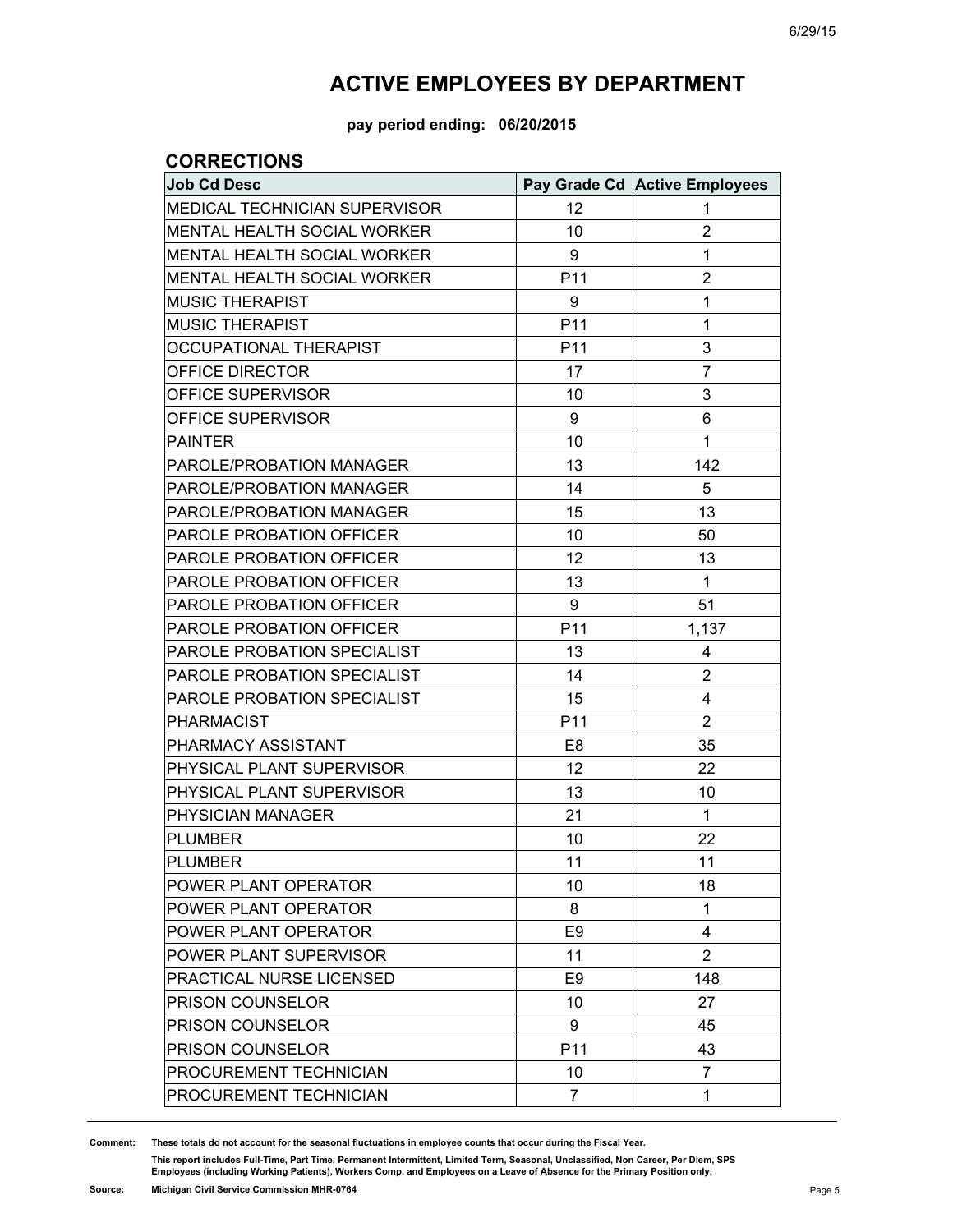**pay period ending: 06/20/2015**

#### **CORRECTIONS**

| <b>Job Cd Desc</b>                    |                 | Pay Grade Cd Active Employees |
|---------------------------------------|-----------------|-------------------------------|
| PROCUREMENT TECHNICIAN                | 8               | 1                             |
| PROCUREMENT TECHNICIAN                | E <sub>9</sub>  | $\overline{2}$                |
| PROMOTIONAL AGENT                     | 12              | $\overline{2}$                |
| PROMOTIONAL AGENT                     | 9               | 1                             |
| <b>PSYCHIATRIST</b>                   | 18              | $\overline{7}$                |
| <b>PSYCHOLOGIST</b>                   | 10              | 4                             |
| <b>PSYCHOLOGIST</b>                   | 12              | 13                            |
| <b>PSYCHOLOGIST</b>                   | 9               | $\overline{7}$                |
| <b>PSYCHOLOGIST</b>                   | P11             | 89                            |
| RADIO COMMUNICATION TECHNCN           | 11              | 1                             |
| RECREATIONAL THERAPIST                | 10              | 1                             |
| RECREATIONAL THERAPIST                | 12              | 1                             |
| RECREATIONAL THERAPIST                | 9               | 1                             |
| RECREATIONAL THERAPIST                | P11             | 10                            |
| <b>REFRIGERATION MECHANIC</b>         | 10              | 6                             |
| REFRIGERATION MECHANIC                | E <sub>9</sub>  | 1                             |
| REFRIGERATION MECHANIC-LICENSD        | 11              | 6                             |
| REFRIGERATION MECHANIC-LICENSD        | E10             | 1                             |
| <b>REGISTERED NURSE</b>               | 12              | 359                           |
| <b>REGISTERED NURSE</b>               | 13              | 6                             |
| <b>REGISTERED NURSE</b>               | N               | 4                             |
| <b>REGISTERED NURSE</b>               | P11             | 12                            |
| <b>REGISTERED NURSE DIRECTOR</b>      | 16              | 1                             |
| REGISTERED NURSE DIRECTOR             | 17              | 3                             |
| <b>REGISTERED NURSE MANAGER</b>       | 13              | 50                            |
| <b>REGISTERED NURSE MANAGER</b>       | 14              | 1                             |
| <b>REGISTERED NURSE MANAGER</b>       | 15              | 30                            |
| REGISTERED NURSE NON-CAREER           | N               | 1                             |
| <b>REGULATION AGENT</b>               | 9               | 1                             |
| <b>RESIDENT CARE AIDE</b>             | E <sub>8</sub>  | 28                            |
| <b>RESIDENT UNIT MANAGER</b>          | 13              | 57                            |
| <b>RESPIRATORY THERAPY TECHNICIAN</b> | E <sub>10</sub> | $\overline{2}$                |
| <b>RIGHTS SPECIALIST</b>              | 13              | 1                             |
| <b>SCHOOL PRINCIPAL</b>               | 14              | 11                            |
| <b>SCHOOL TEACHER</b>                 | 11A             | 31                            |
| <b>SCHOOL TEACHER</b>                 | 11B             | 40                            |
| <b>SCHOOL TEACHER</b>                 | 11 <sub>C</sub> | 6                             |
| SECRETARIAL SUPERVISOR                | 10              | 5                             |
| <b>SECRETARY</b>                      | $\overline{7}$  | 5                             |

**Comment: These totals do not account for the seasonal fluctuations in employee counts that occur during the Fiscal Year.**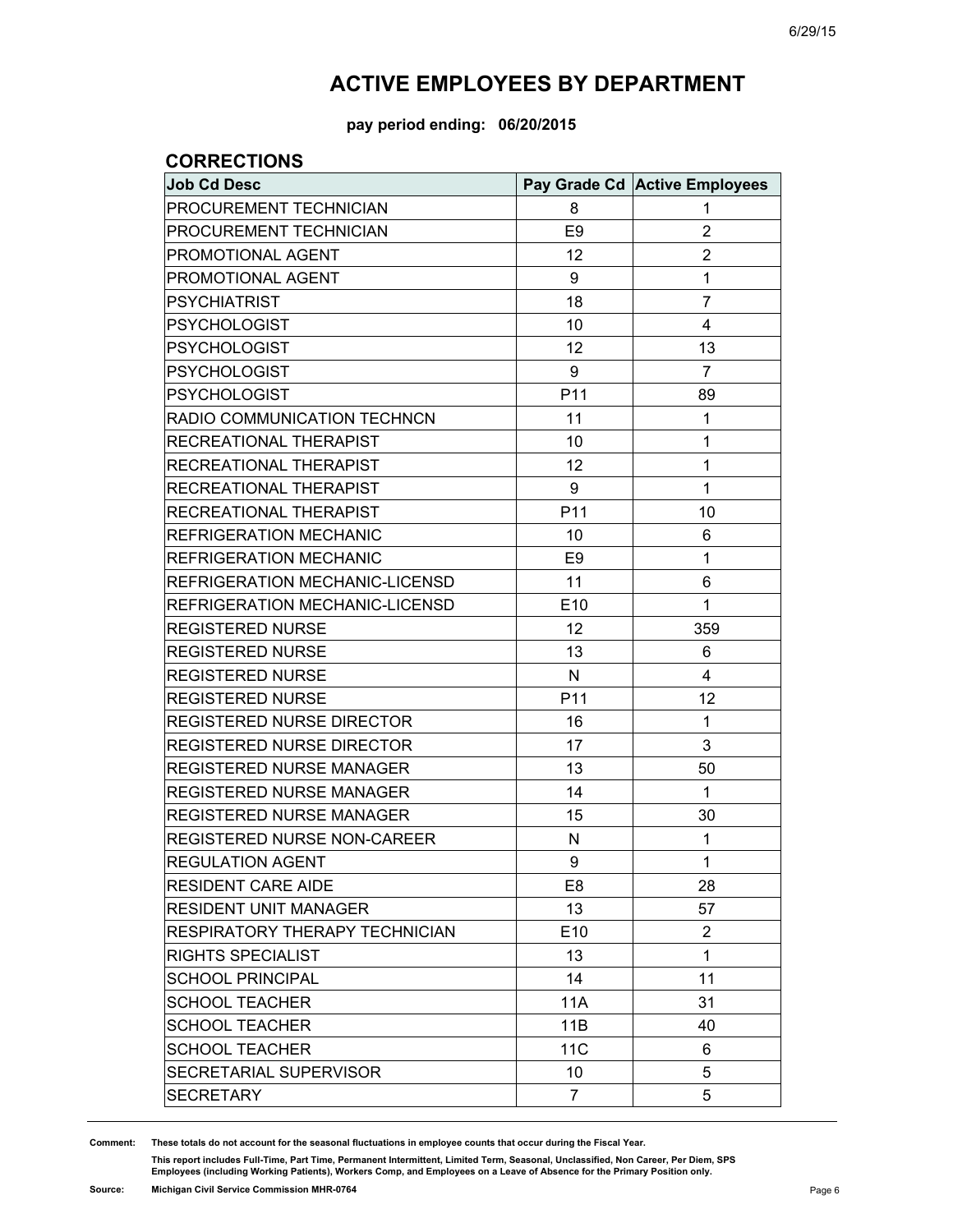**pay period ending: 06/20/2015**

#### **CORRECTIONS**

| <b>Job Cd Desc</b>               |                 | Pay Grade Cd Active Employees |
|----------------------------------|-----------------|-------------------------------|
| <b>SECRETARY</b>                 | 9               | 107                           |
| <b>SECRETARY</b>                 | E <sub>8</sub>  | 133                           |
| SENIOR EXEC MGT ASST             | 11              | 8                             |
| SENIOR EXEC MGT ASST             | 13              | 3                             |
| SENIOR EXEC MGT ASST             | 15              | 1                             |
| SENIOR EXECUTIVE PHY ADM         | 19              | 1                             |
| SENIOR EXECUTIVE SERVICE         | 18              | $\overline{7}$                |
| SENIOR EXECUTIVE SERVICE         | 19              | 1                             |
| SENIOR EXECUTIVE SERVICE         | 20              | $\mathbf 1$                   |
| SENIOR EXECUTIVE WARDEN          | 17              | 28                            |
| SPECIAL ALTERNATIVE INC OFR      | 9               | 20                            |
| SPECIAL ALTERNATIVE INC OFR      | E10             | 56                            |
| <b>SPECIAL APPOINTEE</b>         | A               | 15                            |
| SPECIAL EDUCATION TEACHER        | 11A             | $\overline{7}$                |
| SPECIAL EDUCATION TEACHER        | 11B             | 10                            |
| SPECIAL EDUCATION TEACHER        | 11 <sub>C</sub> | $\mathbf{1}$                  |
| STATE ADMINISTRATIVE MANAGER     | 15              | 42                            |
| STATE ADMINISTRATIVE MANAGER     | 16              | 5                             |
| STATE ASSISTANT ADMINISTRATOR    | 15              | 5                             |
| STATE BUREAU ADMINISTRATOR       | 18              | 1                             |
| STATE DEPUTY WARDEN              | 15              | 54                            |
| STATISTICIAN SPECIALIST          | 13              | 1                             |
| <b>STOREKEEPER</b>               | 7               | 130                           |
| <b>STOREKEEPER</b>               | E <sub>6</sub>  | 9                             |
| STOREKEEPER SUPERVISOR           | 8               | 9                             |
| STOREKEEPER SUPERVISOR           | 9               | 16                            |
| STUDENT ASSISTANT                | A               | 42                            |
| <b>TEACHER AIDE</b>              | $\overline{7}$  | $\overline{2}$                |
| <b>TEACHER AIDE</b>              | E <sub>8</sub>  | 6                             |
| <b>TRADES HELPER</b>             | E <sub>6</sub>  | 1                             |
| <b>TRADES INSTRUCTOR</b>         | 11A             | 24                            |
| <b>TRADES INSTRUCTOR</b>         | 11B             | 9                             |
| <b>TRADES INSTRUCTOR</b>         | <b>11C</b>      | 19                            |
| <b>TRADES INSTRUCTOR</b>         | 11D             | 12                            |
| <b>TRADES INSTRUCTOR</b>         | 11E             | 6                             |
| WASTEWATER TREATMENT PLA OPR     | 10              | 1                             |
| WORD PROCESSING ASSISTANT        | 5               | $\overline{2}$                |
| WORD PROCESSING ASSISTANT        | 6               | 5                             |
| <b>WORD PROCESSING ASSISTANT</b> | 8               | 9                             |

**Comment: These totals do not account for the seasonal fluctuations in employee counts that occur during the Fiscal Year.**